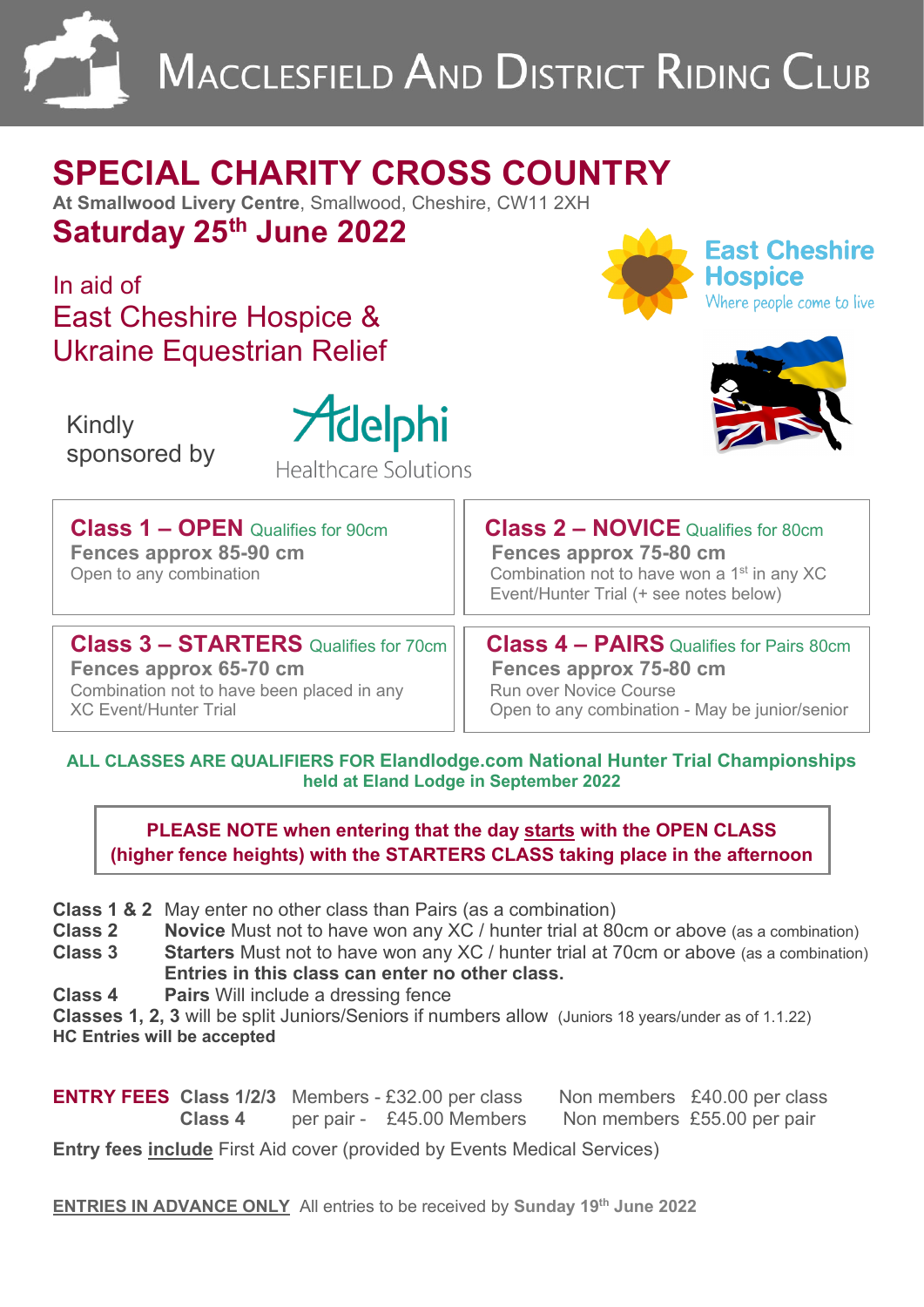

Entries will be accepted in order of receipt and places allocated on a 'first come first served' basis. Once classes are full entries will be returned (even prior to closing date unless ticked for the wait list) **Entries received after the closing date will be subject to an additional fee of £5.00 Changes to entries after closing date will be subject to administration fee of £5.00**

Number bibs will be provided, with a £10.00 returnable deposit.

**WITHDRAWALS** prior to closing date – full refund less £5 administration fee. Withdrawals after closing date are non-refundable. If withdrawals are due to illness, refunds will be made on provision of doctors note or vets certificate, less £5 administration fee

**TIMES AVAILABLE** – Thursday 23<sup>rd</sup> June –Times will also be available on our website www.maccridingclub.co.uk or telephone 01477 544593.between 5.00-8.00pm.

**Course available for walking** from 2.00pm Friday 24th

**We request riders DO NOT practice on the course** within the 2 week period prior to the event

#### **PLEASE ENSURE YOU READ OUR XC/HUNTER TRIALS RULES & GUIDELINES FOR RIDERS** available on our website, especially regarding dress/tack and WHIP RULES which have been updated for 2022.

**THIS COMPETITION IS RUN UNDER BRITISH RIDING CLUB RULES (Horses must be 5 years old or over)**

#### **PLEASE NOTE:-**

**Macclesfield & District Riding Club rules and Health & Safety Policy apply,** available from our website – www.maccridingclub.co.uk

**Competitors enter at their own risk and must comply with the following dress code which is compulsory for all competitors:** 

Long sleeves / Body protector to Beta-Level 3 / Skull cap (no fixed peak). Medical Armbands are recommended.

**Children under the age of 16 must be accompanied at the event by an adult at all times.** Any unaccompanied children will NOT be allowed to compete.

**Results** will be judged on an optimum time basis**.** 

**In the event of inclement weather**, we reserve the right to cancel this event. In the event of cancellation entry fees will be refunded less the £10 administration fee.

**Please be respectful to the facilities.** No galloping allowed in lorry park, please only use warm-up area provided. All dogs to be kept on leads at all times. Please take your litter home and leave lorry park tidy.

**Location –** Smallwood Livery Centre, Brookhouse Farm, Brookhouse Green, Smallwood, Cheshire, CW11 2XH

**Smallwood cross country facility, it is set in 45 acres of naturally undulating grassland with professionally designed comprehensive selection of obstacles to suit a wide range of abilities, they include ditches, banks, drops, accuracy fences including corners and pimples, as well as a water complex, all constructed to the highest standard.** 

*Save for death or personal injury caused by the negligence of the proprietors or anyone whom they in a law responsible, neither the proprietors, nor employee nor any person acting on their behalf, accept any liability for any loss, damage, accident, injury or illness to horses, owners, riders, spectators, or any other persons or cars and contents or property under any conditions whatsoever* 

There will be a designated area for spectator parking, all cars parked at own risk.